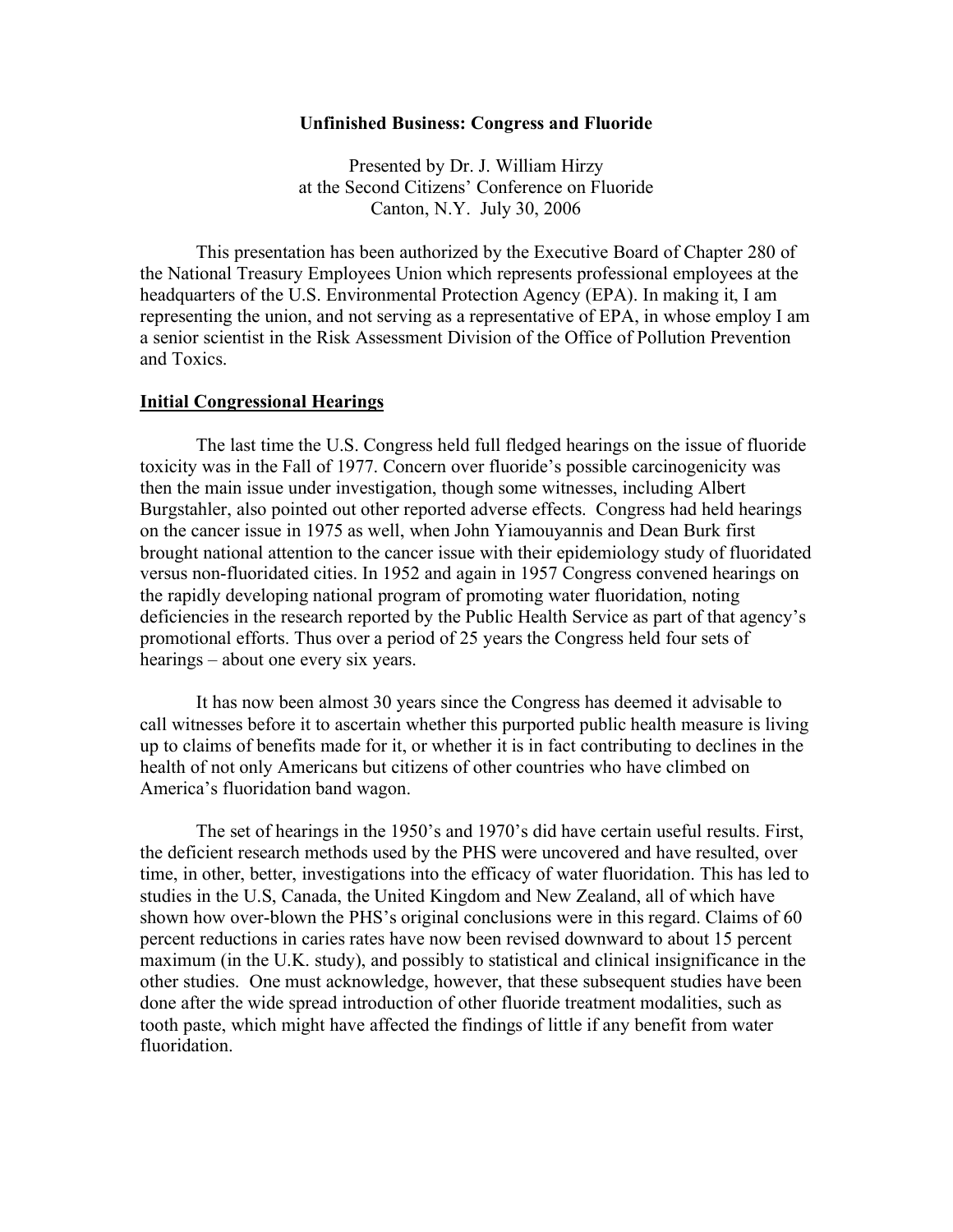Second, the concerns over carcinogenicity led to the National Toxicology Program undertaking the bioassay on sodium fluoride, whose originally reported results were, "clear evidence of carcinogenicity in male rats." These results were down-graded in a highly controversial review exercise to, "equivocal evidence of carcinogenicity in male rats," which conclusion led Dr. William Marcus to publicly object to the down-grade for which he was fired from his job as Senior Toxicologist in EPA's Office of Drinking Water. Dr. Marcus was subsequently reinstated after a lawsuit against EPA in which the judge stated that he believed Dr. Marcus was fired because of his public stance on fluoride. No disciplinary action was ever taken against those in EPA responsible for firing Dr. Marcus.

# **Congressional Inquiries of 1997/2000**

The next evidence of Congressional interest occurred in 1997 when, prompted by the work of Jeff Green of Citizens for safe Drinking Water and NTEU Chapter 280, the House Science Committee's Subcommittee on Energy and Environment made inquiries of EPA, the Food and Drug Administration (FDA), the NSF, Inc., the Centers for Disease Control (CDC), and the National Academy of Science (NAS). The responses received from these organizations in some cases prompted a second round of questions, the responses to which are enough in themselves to warrant Congressional hearings. The letters of inquiry and agency responses can be seen at www.keepersofthewell.org.

For example, here is a summary of some of the second round questions posed to EPA and the responses:

1. **Question:** What has EPA done in response to questions about fluoride's neurotoxicity and lack of chronic toxicity data on silicofluorides raised in 1998 by Drs. Hirzy and Murphy in connection with the Children's Health Test Rule? **Response:** We will consider the neurotoxicity data if and when we do a review of the MCL/MCLG for fluoride. Their complaint over lack of chronic toxicity data has been preempted by development of a voluntary testing program between EPA and industry, and silicofluorides will be evaluated to see if they are appropriate for consideration by the voluntary testing program.

2. **Question:** Do you interpret the Safe Drinking Water Act as requiring EPA to protect sensitive subpopulations and people who drink more than 4 liters of water per day? **Response:** If EPA does a review of the MCL/MCLG we will seek more data on these subpopulations and their dose-response to fluoride and then seek public comment on the findings as required by law.

3. **Question:** Is EPA satisfied that the doses of fluoride delivered under an MCLG of 4 mg/L, along with other exposures via dental products, foods, etc, do not cause adverse health effects? **Response:** EPA continues to support an MCLG of 4 mg/L as protective of public health. We have collected exposure and dental fluorosis data over the past year and we will carefully evaluate these data.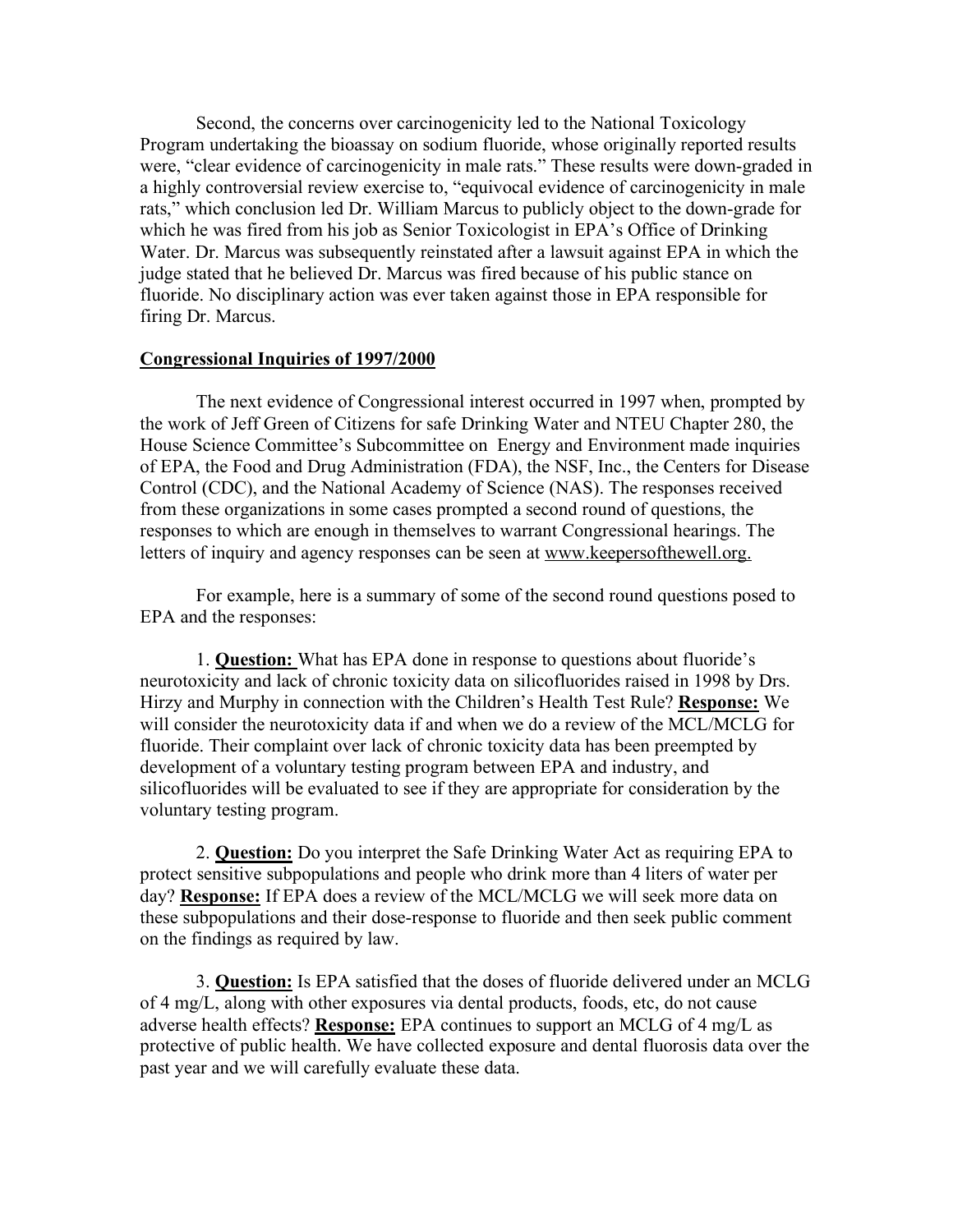The implication of these questions and responses is that EPA was not considering the information extant in 1998 on any adverse effect other than dental fluorosis to be serious enough to warrant immediate attention either through testing or consideration of change in the MCL/MCLG. In essence, EPA's responses indicated a blasé attitude about fluoride toxicity and the intentional exposure of millions of Americans to untested chemicals that are considered hazardous waste (silicofluorides) under the Resource Conservation and Recovery Act.

Here are summaries of two examples of questions and responses from CDC:

1. **Question:** Why did the Carlos and Brunelle study on efficacy use affected tooth surfaces rather than the Decayed, Missing, Filled Teeth (DMFT) index? **Response:** That study aimed to get data on effects by surface types, and we found that 90 percent of caries occur in pits and fissures (chewing surfaces), "*that are not as affected by the beneficial effect of fluoride.*" (emphasis added)

2. **Question:** Does CDC subscribe to the recommendations of the American Medical Association that children under six months of age should receive no fluoride? **Response:** Neither the AMA nor others recommend "no fluoride" for children less than six months of age, but the American Academy of Pediatrics recommends beginning fluoride supplements at age six months in non-fluoridated communities.

The implications of these questions and responses are that: 1) CDC admits fluoridation has little or no effect on caries developing where most in fact develop; and 2) CDC doesn't bother to respond with the actual doses of fluoride recommended for infants, even though it goes to great length in citing a list of efficacy studies, and this can be interpreted as a dodge from admitting that infants six months of age who drink more than one cup of "optimally" fluoridated water per day receive more fluoride than the recommended supplementation dose.

Here is a summary of several questions put to the Food and Drug Administration:

**Questions:** If health claims are made for a fluoride-containing product, is the product considered a drug? Have any New Drug Applications been received for such a product intended for ingestion? **Response:** Fluoride containing products that make health claims are drugs. Existing products of that type intended for ingestion, such as fluoridecontaining vitamins are being reviewed for efficacy under provisions of the 1962 Drug Amendments Law.

The implication here is that FDA recognizes that fluoride-containing vitamins and supplements are drugs, has known that since they came on the market, and yet in the 35 years between passage of the 1962 Drug Amendment Law and this inquiry from Congress, no review for efficacy was undertaken, reason unknown.

Here is a summary question posed to the National Academy of Sciences and its Institute of Medicine (IOM) regarding the IOM's Dietary Reference Intakes (DRI)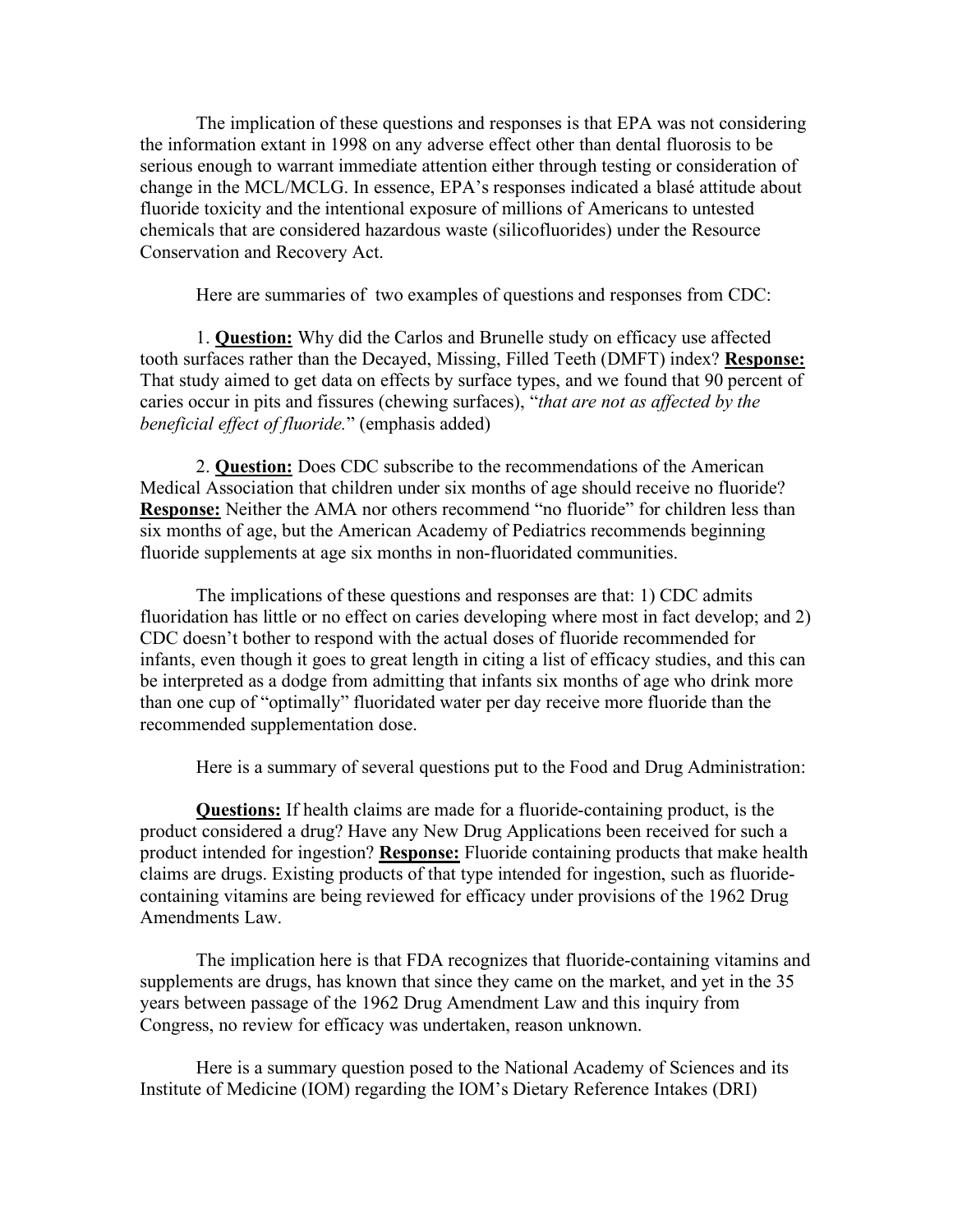publication and the recommended tolerable upper intake level (UL), which is set at 10 mg/day for persons 9 years of age and older:

**Question/Comment 1:** The DRI states that Stage III (crippling) skeletal fluorosis can occur with 10 years or more exposure to fluoride at 10 mg/day or greater. **Response:** The DRI states that Stage I skeletal fluorosis can occur under those exposure conditions.

**Question/Comment 2:** Does NAS/IOM consider acquisition of Stage I or Stage II skeletal fluorosis at any time in life acceptable? **Response:** No.

**Question/Comment 3:** What does NAS/IOM consider the minimum dose at which Stage I skeletal fluorosis can occur? **Response:** This can occur with exposures at or greater than 10 mg/day for 10 or more years.

Since it is well recognized (although incredibly it was denied by Hershel Horowitz of the IOM panel at a public meeting in September 1997) that fluoride accumulates in calcifying tissue to the extent of about 50 percent of the ingested dose, the implication is clear: a person 9 years of age ingesting the UL of 10 mg/day of fluoride will, in his or her twenties or thirties, have accumulated enough fluoride to experience at least Stage I skeletal fluorosis.

Unfortunately, Congress accepted these responses and similar ones from the other questions without further follow up or action of any kind. Here, clearly is a major piece of unfinished business for the Congress.

# **Invited Testimony by NTEU Representative**

In 2000, prompted by New Hampshire citizens, Senator Bob Smith, Chairman of the Senate Committee on Environment and Public Works invited our union to testify on our concerns about fluoride before the Subcommittee on Fisheries, Wildlife and Drinking Water. I gave the testimony in June of that year, asking for a full hearing on fluoride issues because of its unique status as a chemical recommended by the Federal government to be ingested and bathed in by every man, woman and child in America. I cited specific issues that should be looked into:

1) excessive and un-controlled fluoride exposures;

2) altered findings of a cancer bioassay;

3) the results and implications of recent brain effects research;

4) the "protected pollutant" status of fluoride within EPA;

5) the altered recommendations to EPA of a 1983 Surgeon General's Panel on fluoride;

6) the results of a fifty-year experiment on fluoridation in two New York communities;

7) the findings of fact in three landmark lawsuits since 1978;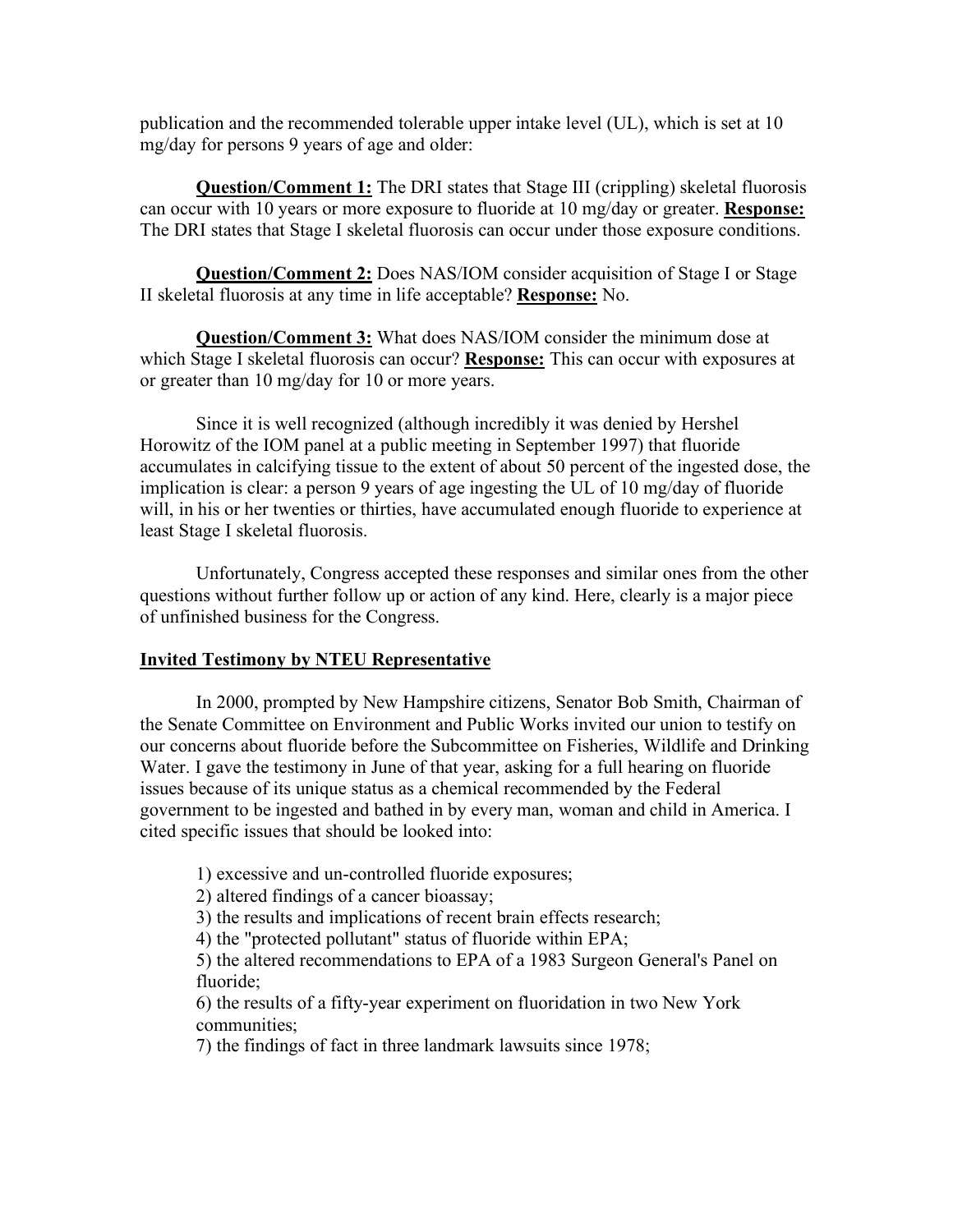8) the findings and implications of recent research linking the predominant fluoridation chemical with elevated blood-lead levels in children and anti-social behavior; and

9) changing views among dental researchers on the efficacy of water fluoridation

I presented detailed reasons why each of these issues was worthy of inquiry and submitted corroborating documentation. I also asked that an epidemiology study be conducted looking for behavioral and bone pathology in the young and that testing be ordered for silicofluorides. The testimony is available on the FAN and Keepers of the Well websites.

The only response or follow up from the Subcommittee was a set of questions from the Chairman and Ranking Member, Senators Crapo and Boxer, respectively, which included asking my views on whether referenda were an acceptable means for deciding whether a community should fluoridate its water and on whether fluoride had any benefits in dental health. My responses were, in effect, that referenda were better than legislated mandates or backroom deals, but that individual freedom of choice cannot be sacrificed on the altar of democratic election processes, and that topical treatment with fluoride seemed to have some benefits, but systemic exposures constituted unreasonable risk.

This situation, with the issues listed above remaining unaddressed, is yet another piece of unfinished business for the Congress.

## **EPA's Attitude Toward the Fluoride**

The Congress should take a hard look at EPA's schizophrenic attitude about water fluoridation and fluoride toxicity and mandate our Agency's scientific integrity on these issues, as if that were needed.

Deputy Assistant Administrator for Water Rebecca Hanmer wrote the noteworthy letter in 1984 in response to a citizen's inquiry about use of hydrofluosilicic acid as a fluoridating agent, to the effect, "It is an ideal solution to a long standing environmental problem…air and water pollution are minimized and a low cost fluoridating agent is thus available to water authorities…"

In 1998 Varner and coworkers, including Karl Jensen of EPA, published in *Brain Research* an important study showing adverse effects on the brain in rats exposed to 1 mg/L fluoride, either as  $\text{AlF}_3$  or NaF. In recognition of the significance of that study, the following year a workshop was held at Research Triangle Park. The workshop recommended that: 1) the original study be replicated; 2) the protocol be repeated with rabbits; 3) a toxicokinetic study be done; and 4) neurofilament study be done on transgenic mice. But EPA decided that other water issues, such as nanoparticle and cyanobacteria contamination were higher priority, and as of last year the workshop's recommendation remained in limbo.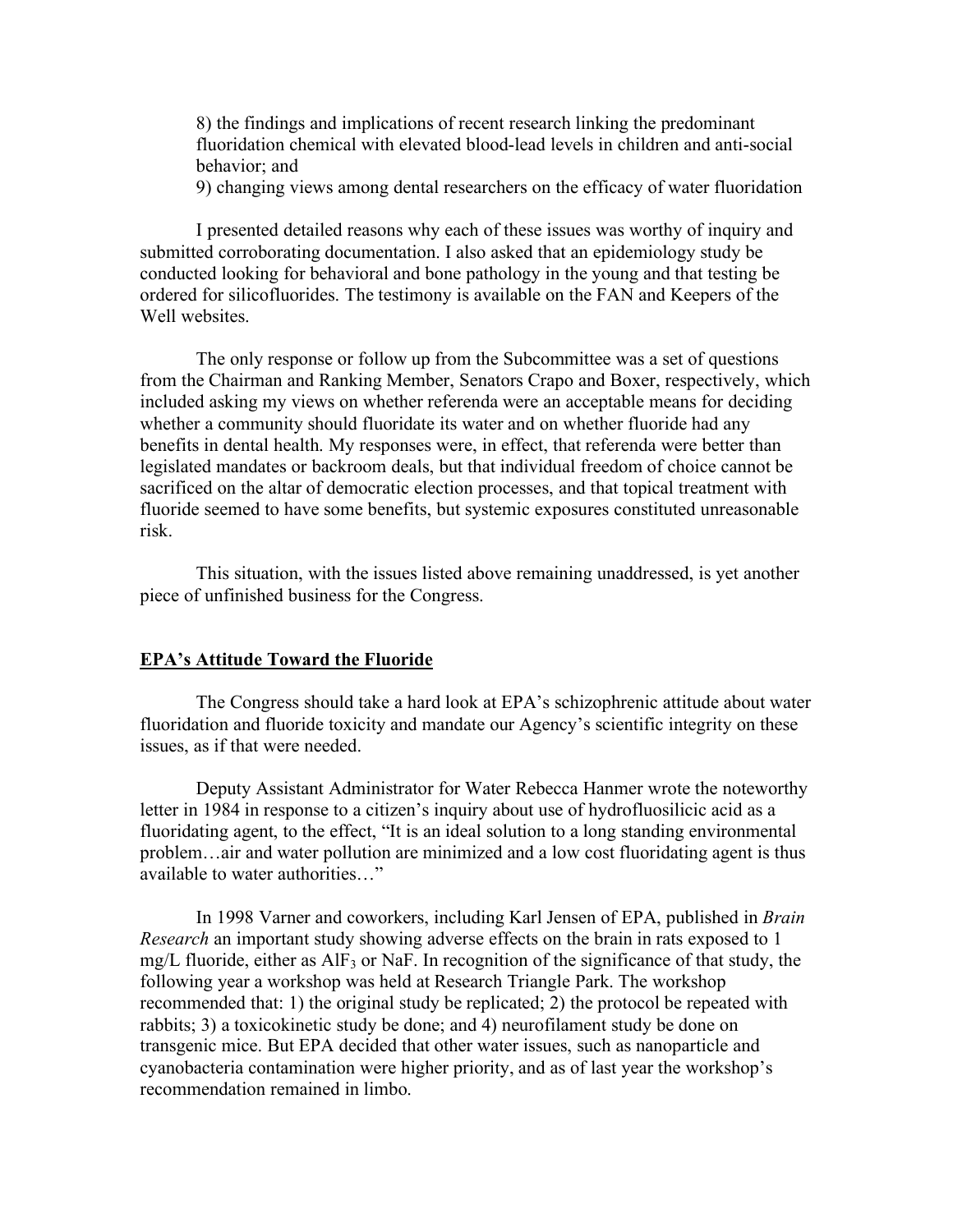EPA's actions regarding approval of sulfuryl fluoride as a fumigant warrant a place in any Congressional hearings on the fluoride issue. While finding a replacement for methyl bromide, an ozone depleting chemical fumigant, may be a laudable goal, the sheer abuse of scientific principles that EPA's pesticide office has perpetrated in trying to show low risk from the switch from methyl bromide to sulfuryl fluoride is breath taking. A detailed critique of EPA's supporting risk assessment can be found on the FAN website, but in short, EPA uses the now discredited MCLG of 4 mg/L fluoride in drinking water as the basis for its risk estimates. The assessment allows a higher dose rate of fluoride to be delivered to infants and children than to adults, flying in the face of the Food Quality Protection Act's requirements that extra protection is to be provided the young. Our union has written to EPA about this issue.

The approval of sulfuryl fluoride by the pesticide office is another example of how that unit of the Agency seems to be paying more attention to the wishes of the pesticide industry rather than to carrying out a mandate to regulate the industry with protection of the public as its foremost duty. Ten EPA unions representing 9000 environmental professionals recently wrote to the Administrator about this unseemly bias in connection with the Agency's re-registration activities on organophosphate and carbamate pesticides, joining EPA's Inspector General with concern that those are not being adequately assessed for their toxicity to the young.

In another case, following our union's vote to endorse the California Citizens for Safe Drinking Water campaign to repeal the statewide fluoridation mandate, a Branch Chief (the lowest level of management) in the Drinking Water Office sent a letter to all Regional Drinking Water branches saying, in effect, that our vote meant nothing and that it contravened "the Agency's policy on fluoridation." Just two weeks prior to this letter going out, the Assistant Administrator for Water (the highest management level) had sent a letter to the American Dental Association asking that EPA be removed from the list of endorsers of water fluoridation.

EPA's response to 11 of its labor unions asking last August that the Agency take precautionary, non-binding action on the basis of Elise Bassin's epidemiology study was to stall. Ed Ohanian responded to our letter saying that EPA would wait for the results of the National Research Council's (NRC) review of the MCL/MCLG for fluoride before taking any action at all. In our union letter we noted that the NRC report had been long delayed, that upon receipt it would have to be studied, then a risk assessment done, then possibly a new MCL/MCLG proposed after passing through various levels of bureaucratic review and approval, all of which would likely take several years, during which time youngsters would continue to drink fluoridated water and be exposed to unnecessary increased risk of bone cancer.

The NRC report finally came in, and I spoke with Dr. Ohanian in June about what plans EPA had. He told me that the report had been reviewed and a plan for proceeding with a risk assessment and subsequent activity had been put together and was awaiting movement up the management chain to his boss, the Office Director, thence to the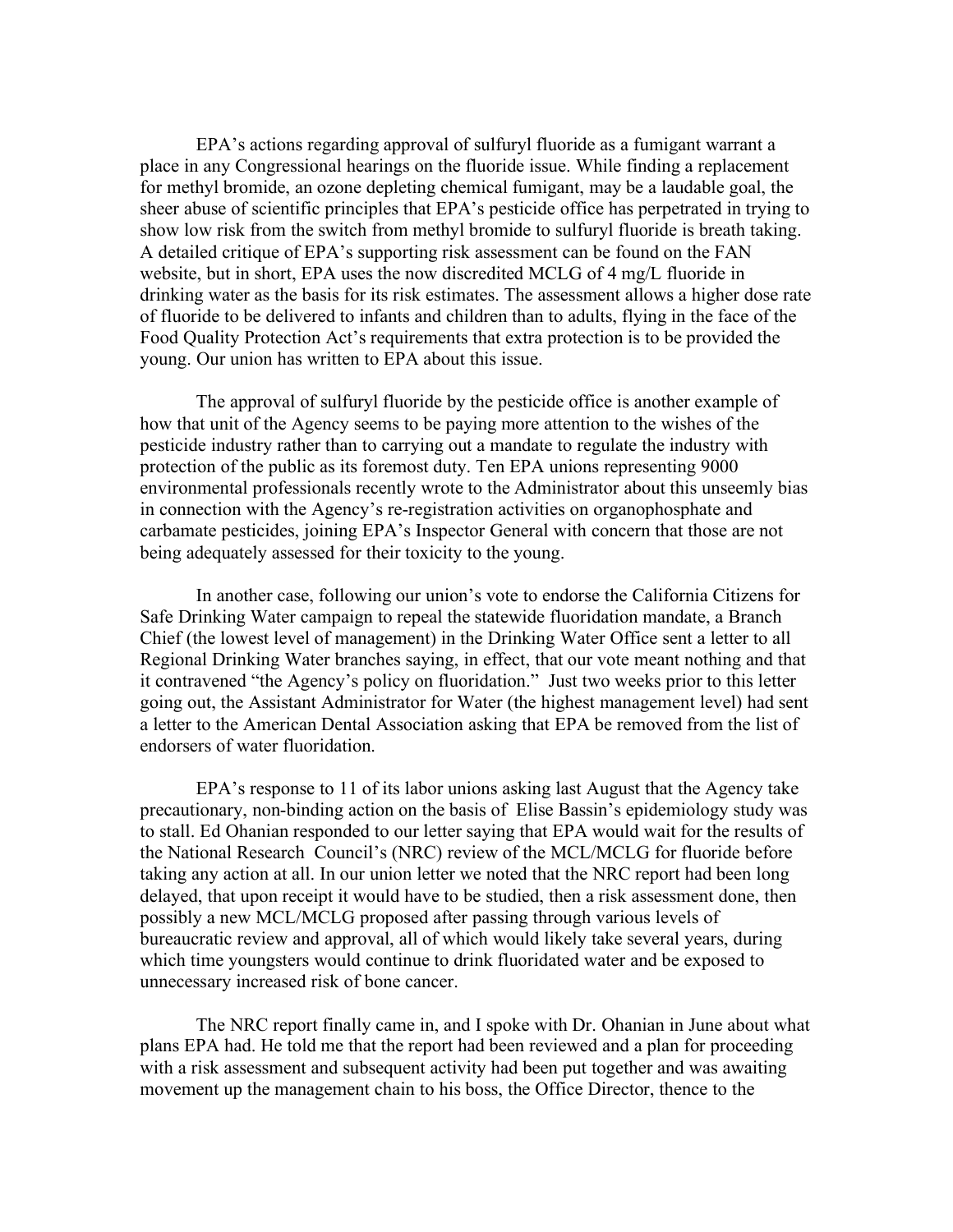Assistant Administrator for approval. I have memorialized that conversation in a letter to him and upper management in which I reiterated the unions' concern that unnecessary risks were being placed on young boys by EPA's failure to warn the public about the results of the Bassin study through an Advanced Notice of Proposed Rulemaking setting the MCLG at zero.

Congress should ask EPA why, under provisions of the Toxic Substances Control Act, it requires industry to notify EPA within 15 days if it comes into possession of the kind of information EPA has on fluoridation risk, while EPA itself can sit on such information without informing the public about it.

The same 11 labor unions also wrote to key Congressional Committee Chairmen and Ranking Members about the sequestered osteosarcoma study asking for a national fluoridation moratorium, hearings and an investigation of the sequestration. No response was received, though in a follow up meeting with Minority staff of Environment and Public Works Committee, I opened personal communications on this issue and there may be a possibility of some questions posed to EPA in oversight hearings regarding the new MCL/MCLG proposals that are in the works.

Congress should ask EPA why it cannot fund studies confirming (or otherwise elucidating the findings of) the Varner et al. study.

Congress should ask whether a Branch Chief or the Assistant Administrator for Water has the authority to speak on whether EPA has a policy of endorsing fluoridation.

Congress should ask EPA why thousands of its environmental professionals are complaining that the Agency is not living up to its own Principles of Scientific Integrity.

## **ADA and CDC Responses to the NRC Report**

As we all know, since the recent publication of both Elise Bassin's study and the NRC review of the fluoride MCL/MCLG both CDC and ADA have been busy assuring the public and their narrower constituencies that neither of these documents should cause any alarm or prevent fluoridation drives from proceeding apace. Congress should be interested in why a publicly chartered organization like the ADA and an arm of government are saying that neither of these documents has any bearing on the safety of fluoridation.

The NRC report in particular, which says that the 4 mg/L MCL/MCLG is not protective of public health, that at 2 mg/L milder forms of skeletal fluorosis are a risk, and at even lower levels endocrine effects may be occurring should not be ignored by these agencies.

Congress should also take a hard look at the differences between Chester Douglass and his advisee, Elise Bassin. The relationships among Douglass, Colgate and Harvard, would make an interesting point of study, along with the question of whether